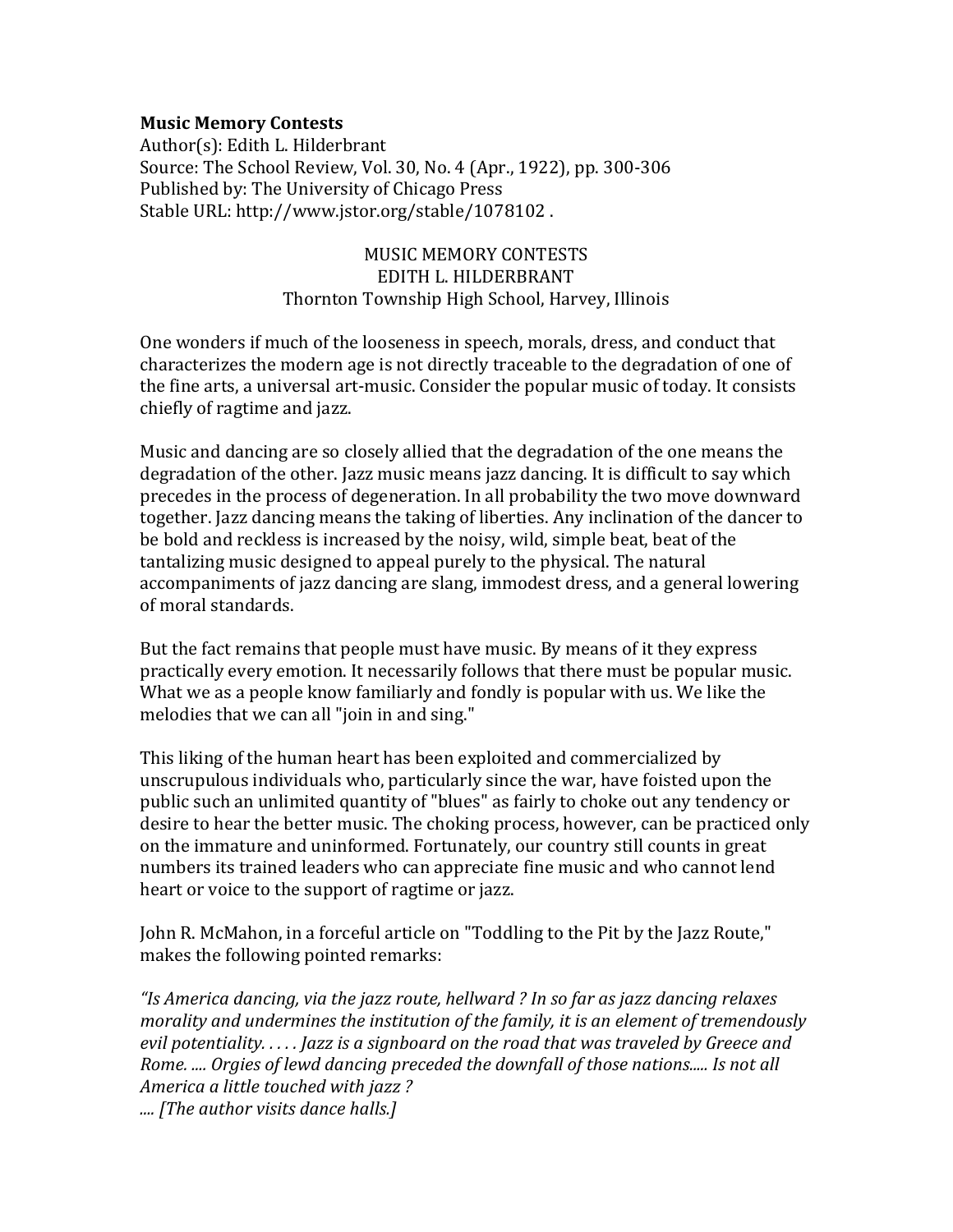*If Beethoven should return to earth and witness the doings of such an orchestra he would thank Heaven for his deafness. The players were white men, and they did not yowl an accompaniment to their so-called music. Otherwise it seemed to be regulation jazz, with a couple of saxophones, a violin, bass viol, piano, drum, cymbals, and probably some kitchenware. All this music had a droning, jerky incoherence interspersed with a spasmodic "blah! blah!" that reminded me of the way live sheep are turned into mutton.*

*I will say right here that nothing that we saw or heard had a more painful effect on me than the mutilation and degradation of divine music. If human beings care to wallow, it may be that they are fulfilling destiny, and the sooner they sink the better the atmosphere for those who survive. But why drag man's noblest art down to the level of the modern dance ? Why make music disreputable and foul? We used to have cheap, commonplace, and tawdry music. Now we have music that is fit only to be arraigned in night court and given an indeterminate sentence in the house of correction .*

*If Moses had foreseen the jazz he would have written an eleventh commandment..... The dancers wiggled, jiggled, and hopped about...*

*It was a free-for-all, every hold permissible and no referee to break clinches.... A feature of the Caf6 de Rank, which is widely prevalent in connection with the jazz dance, was the dim if not religious illumination of the hall...*

*The zero hour of human degradation was reached in this public place. .... It was indifferently viewed by persons of both sexes who no doubt regarded themselves as respectable. It is this state of moral indifference on the part of both sexes that seems most appalling. .... [Jazz music and dance with resulting loose conduct], unless checked, in time will devastate our country."*

*Reprinted from Ladies Home Journal, XXXVIII (November, 1921)*

People concerned with education and ideals are naturally the ones who note keenly the damaging effect of conditions that have prevailed for some time. But are not educators in some sense responsible for these conditions? Youth hardly can be blamed for them. The ignorant and uninformed cannot be held altogether accountable. To be sure, educators did not write any of the songs that are characterized by vulgarity and obscenity.

They did not promote music that appeals purely to the physical at the expense of mind and morals. They have had no part whatever in exploiting the public with cheap melodies. But what have educators done in a masterful way to satisfy the natural, human desire for expression in music ? Just what have they done to supplant the ordinary and baser types with music of an uplifting and elevating character? Just how much of sweetness and loveliness and idealism in the form of fine music have they brought into the life of the school child?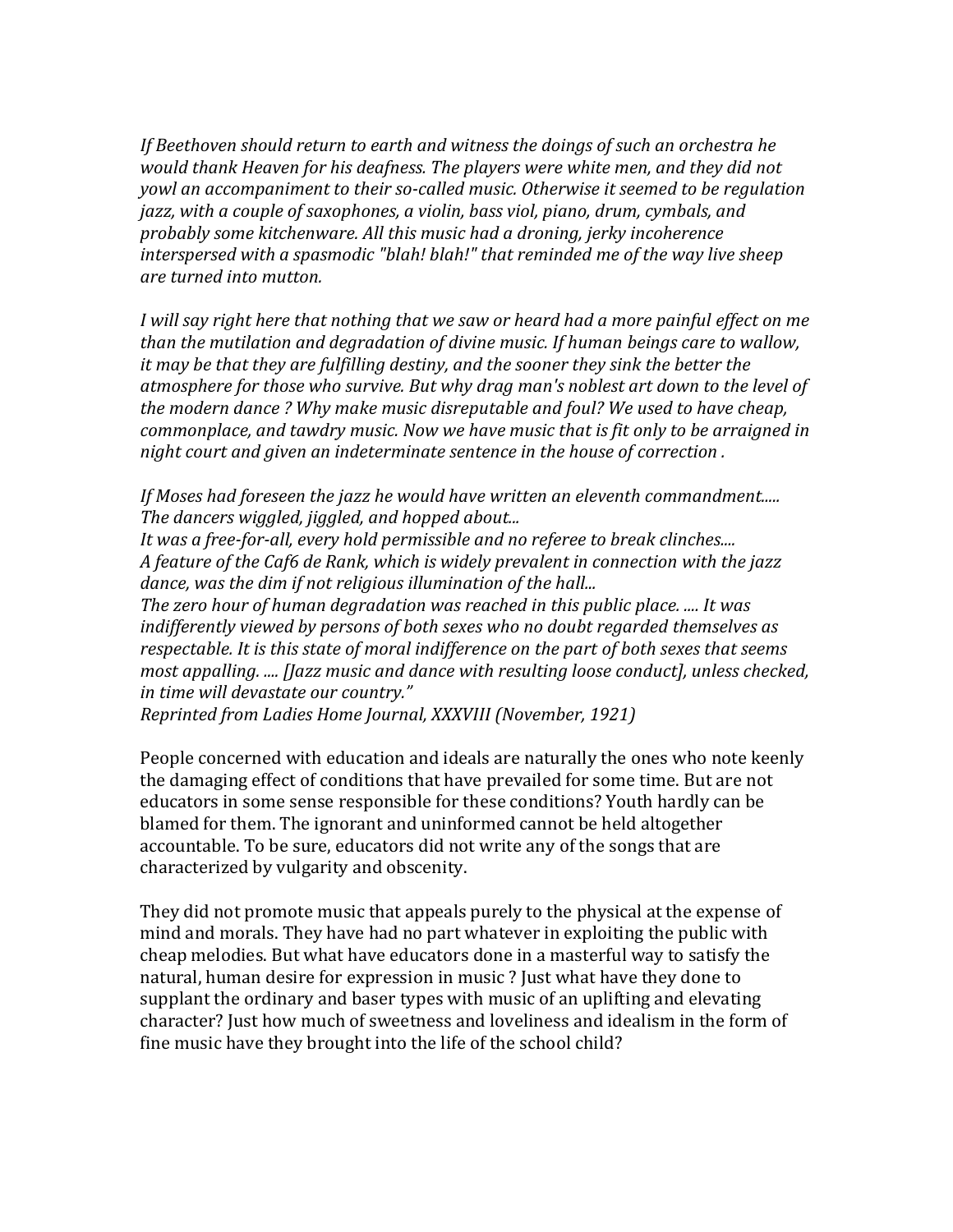"Music lessons" have been given for centuries; yet instructors admit that they have found little time for developing music appreciation. Public-school music has had years of opportunity to create taste, and it deserves great credit for good that has been accomplished. But the obvious need is not supplied in a large way by these or by any other types of training that have long been in operation.

The "check" which Mr. McMahon regards as essential to the preservation of our civilization appears in the form of a recent movement. It is the **music memory contest**, one of the finest forms of competition and at the same time one of the best fields for co-operation that the educational world has ever known. This movement promises great results: first, in familiarizing persons with the better music; second, in developing music appreciation; third, in creating a desire to use, and sometimes even to produce, fine music.

The **music memory contest** represents a type of activity in which all pupils may engage, in which a whole community may participate actively for months at a time, and in which everyone takes a part with positive benefit to himself. The **music memory contest** is unquestionably the greatest force in operation today in combating the evils accompanying low-grade music. It does its clean, effective work, not by attacking ragtime and jazz at every point, but rather by providing means for gaining a knowledge and appreciation of the kind of music that is infinitely superior in its influence.

It is noteworthy that the **music memory contest** originated in a home. Mr. C. M. Tremaine, now director of the National Bureau for the Advancement of Music, is entitled to the credit for having started it as a game with his children. He later introduced it to the local supervisor of music, Miss Mabel E. Bray, who favored his plans for trying it in the schools of their city, Westfield, New Jersey. The following is a partial list of more than two hundred cities and towns, representing approximately three-fourths of the states, that have conducted one or more of the contests:

| Birmingham, Ala.    | Oklahoma City, Okla. |
|---------------------|----------------------|
| Cleveland, Ohio     | Portland, Ore.       |
| Duluth, Minn.       | Raleigh, N.C.        |
| Erie, Pa.           | Richmond, Va.        |
| Grand Rapids, Mich. | Rochester, N.Y.      |
| Helena, Mont.       | Salt Lake City, Utah |
| Los Angeles, Cal.   | St. Louis, Mo.       |
| Louisville, Ky.     | Seattle, Wash.       |
|                     |                      |

Mrs. Agnes Moore Fryeberger, director of music at the State Teachers College, San Diego, California, was chairman of a contest in May, 1921, which was entered into heartily by the city of San Diego and neighboring towns. The fine spirit of cooperation between twenty-seven different organizations-musical and educationalwas in itself distinctive.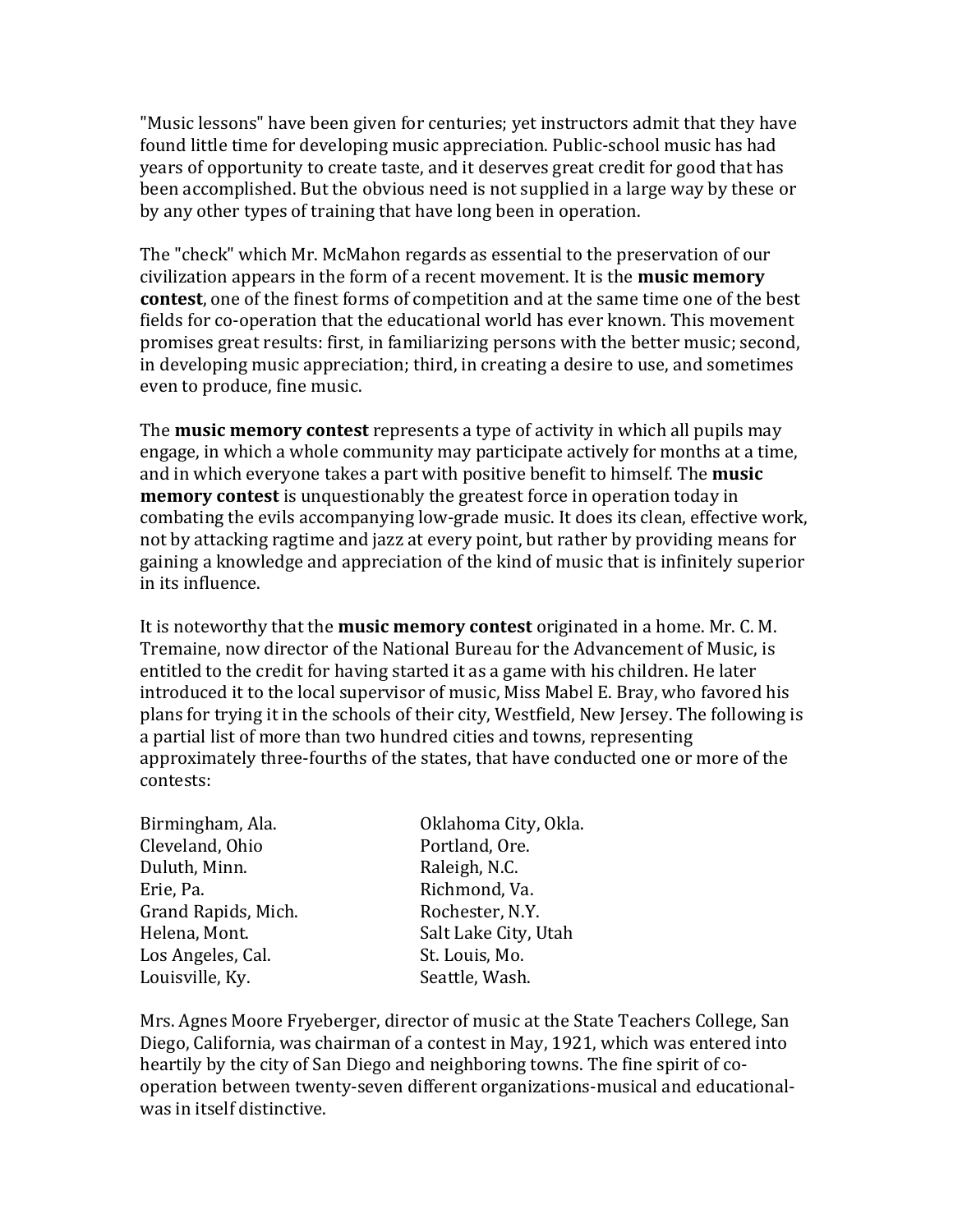Five weeks were given to thoughtful listening to forty musical masterpieces. Twenty-four contestants scored perfect cards and were rewarded with ten dollars each; forty-two others had cards with only one small mistake. Fourteen scholarships, each for a term of free musical instruction, were also given by leading teachers of voice, piano, organ, violin, and other orchestral instruments. The enthusiasm was so general that it was decided to make the contest an annual event.

Professor Edward Bailey Birge, now of Indiana University, has held two **music memory contests** in the public schools of Indianapolis, Indiana. He says of the project that "it is worth doing, not only once, but every year." In his first work, high schools competed with one another, each sending a team of ten to participate in the finals. Later the contest was introduced into the grades.

The map of Texas is dotted with cities that have held **music memory contests**. It would be impossible here to mention all of the systems that have done meritorious work. Miss Willie Stephens, supervisor at Austin, Texas, used the **music memory contes**t "as a final resume of a four and one-half months' course in music appreciation. The entire town was interested, and co-operation from every musician was the keynote of success."

Miss Sudie Williams, of Dallas, Texas, said of her first contest that "it did not introduce a new phase of work into the schools, but it certainly seemed to vitalize it as nothing else could have done. The people of Dallas are proud of the record made by the children, and all forces that served the cause are ready to help make the contest of this year [1920] just as successful." Her third contest is now under way, the project having become an annual event.

The New York Globe printed the following paragraph when the contests were introduced into the schools of New York City:

"Plans have been completed for a city-wide **music memory contest** for the pupils in the seventh and eighth grades of the elementary schools. The object is to increase the musical knowledge of the pupils and to stimulate their appreciation of good music by familiarizing them with standard compositions of this and other countries. By this means it is hoped, not only to advance the general culture of the pupils, but also to keep alive in the schools the wave of patriotic enthusiasm which has arisen during the past two years."

New York has done considerable contest work since the foregoing was written.

The Chattanooga Woman's Club, of Chattanooga, Tennessee, sponsored a contest given in the public schools of that city under the direction of Mrs. A. S. Dickey, supervisor of music. Madison, Wisconsin, is now in the midst of its third **music memory contest**. Professor Peter W. Dykema, director, conducts city-wide contests of a most comprehensive nature. Adults as well as children enter the competition. In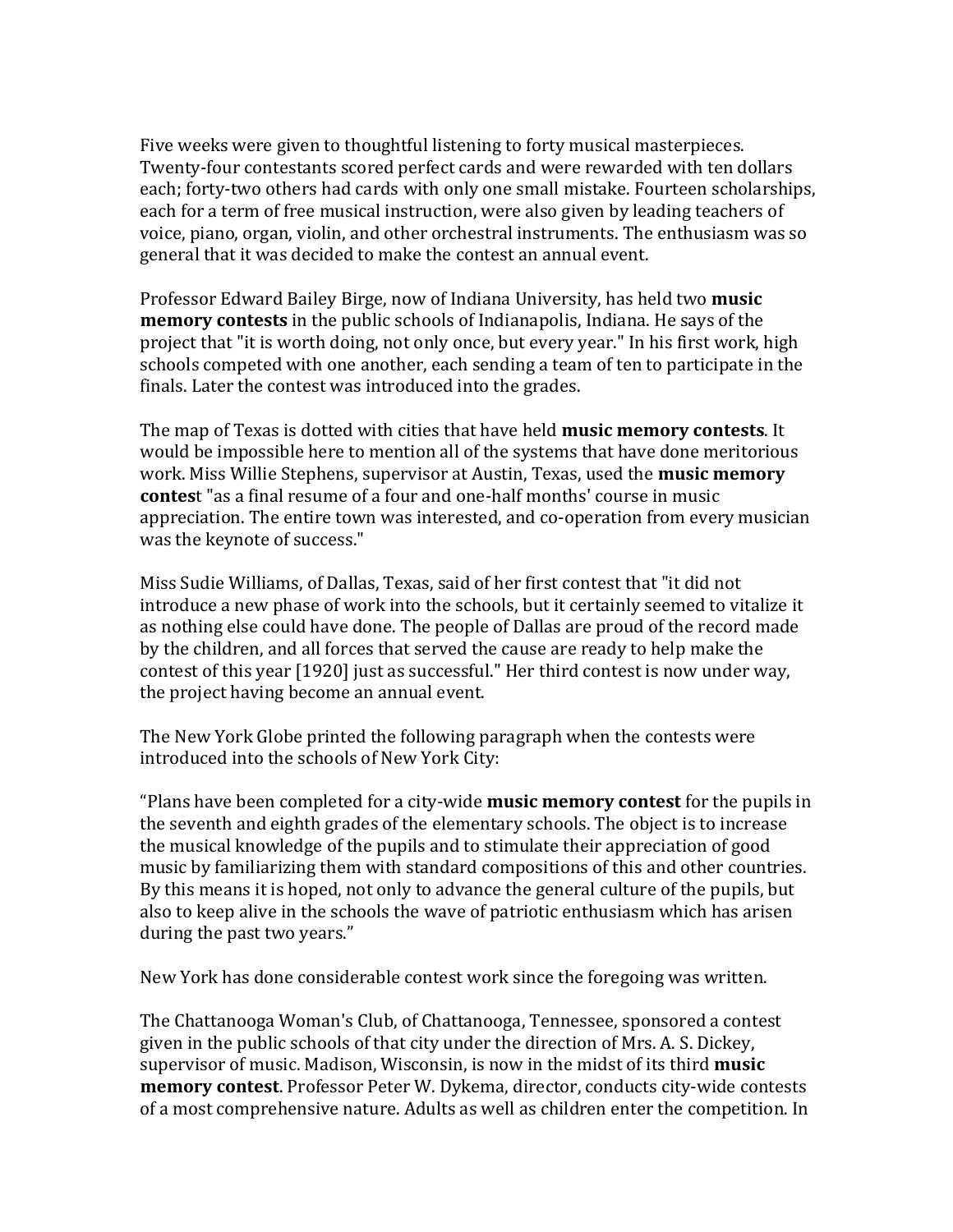his last contest there were 3,200 entries in the preliminaries; 1,200 gained admission to the finals; and 220 persons handed in perfect papers, thus making it necessary to conduct another and more difficult contest to determine the winners. Out of the efforts to promote better music in this city by means of the **music memory contest** has grown a new organization, the Madison Community Music Committee, "a group of music lovers formed to further the greater social uses of music in Madison." Music performance is being included in the third contest, violin and piano contestants being admitted. In each of the first two contests "rather elaborate prizes of considerable monetary value were presented. It is the plan this year to give prizes of honorary or symbolic value."

A carefully worked out high-school contest was held last year at the Thornton Township High School, Harvey, Illinois. The theaters, newspapers, churches, and civic, musical, and social organizations freely supported the movement. Twenty-two members of a leading Chicago orchestra gave the final concert. A new contest to be conducted on a still more elaborate scale is now under way. One of the results of this school's work in music, stimulated by the contest, was the composition of instrumental and vocal numbers. Another outgrowth of the contest has been the interest created throughout the school in the development of a taste for better music. For example, the science department is making an effort to install in the high school wireless equipment which will make it possible for the students, assembled in the auditorium, to hear grand opera and other musical programs given in nearby cities.

The subject of prizes is receiving not a little consideration from persons concerned with contest work. There is no question that the giving of cash and other individual prizes in early contests has proved to be a valuable stimulus in the work. It seems to be the consensus of opinion, however, that, since the advantages gained from the competition are in themselves such a fine reward, it is better to eliminate the individual prizes as far as possible and to present each successful contestant with a certificate or some other inexpensive symbol of achievement and to award the winning team or school a banner or cup.

## Professor Birge says:

A banner need be the only trophy, for the winning of which school spirit and loyalty will be sufficient incentive. If the banner be of proper size, it can be used a great many years, the name of the winning team being placed thereon each year. In the event that different schools form a league to compete against one another, a cup might be used as a prize. This would pass from year to year into the possession of the school that wins in the annual competition.

For the convenience of those who may be interested in conducting **music memory contests** the following general directions are given:

i. Furnish each pupil with a copy of the approved list of compositions.

2. Provide means whereby the selections may be heard.